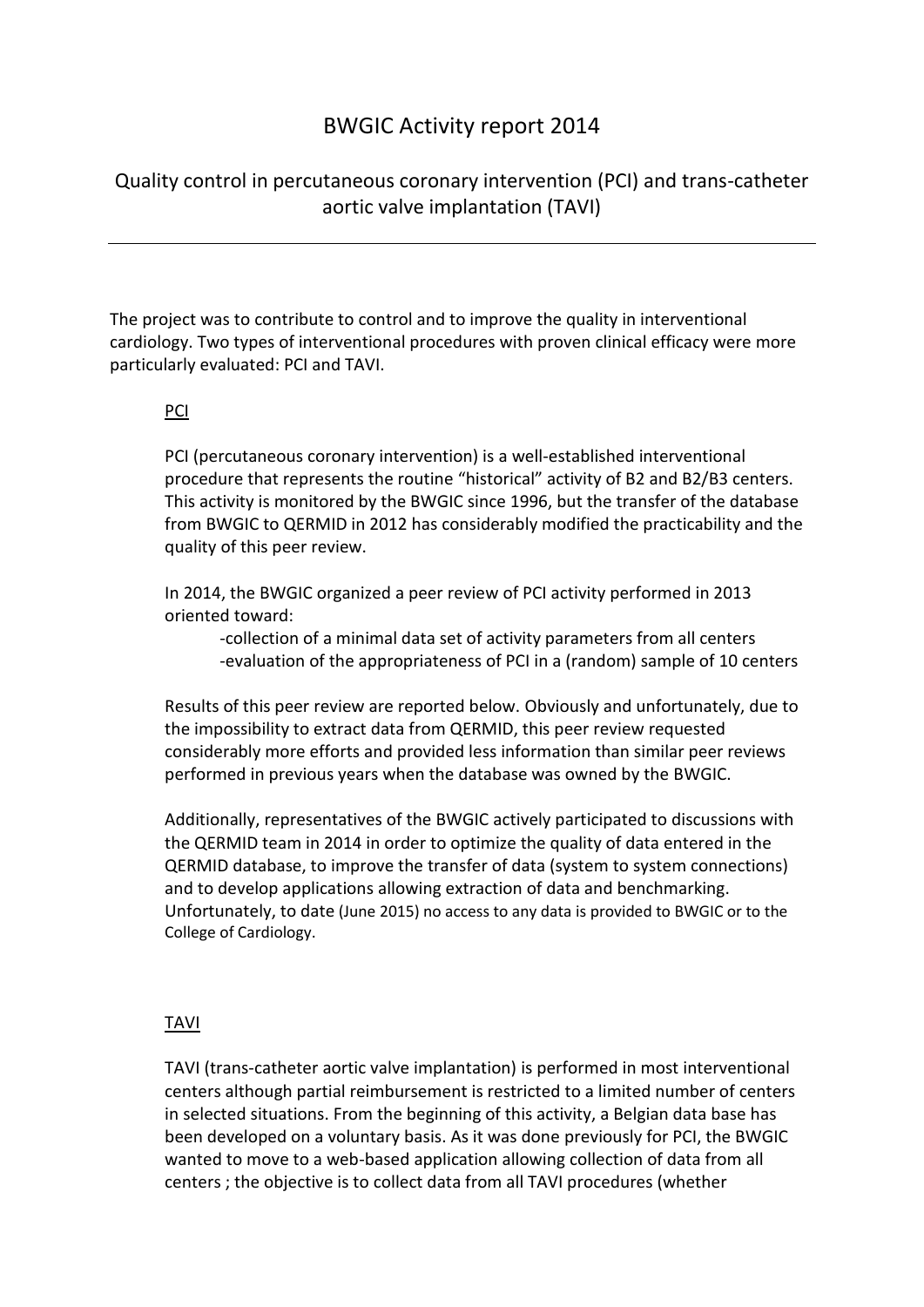reimbursed or not) in order to evaluate the progression of the technique in Belgium, the selection of patients, quality indicators and patients' outcome.

BWGIC has created a "percutaneous valve task force" that actively collaborated with the Belgian association for cardiothoracic surgery (BACTS). The items to be collected were discussed and a digital platform was developed in collaboration with Lambda+. This platform was presented to representatives of INAMI/RIZIV. Completion of database is linked to (partial) reimbursement for the selected centers but all centers (including those that are not selected for conditional reimbursement) are encouraged to enter their data. An interim report will be presented to INAMI/RIZIV by the BWGIC and BACTS in December 2015.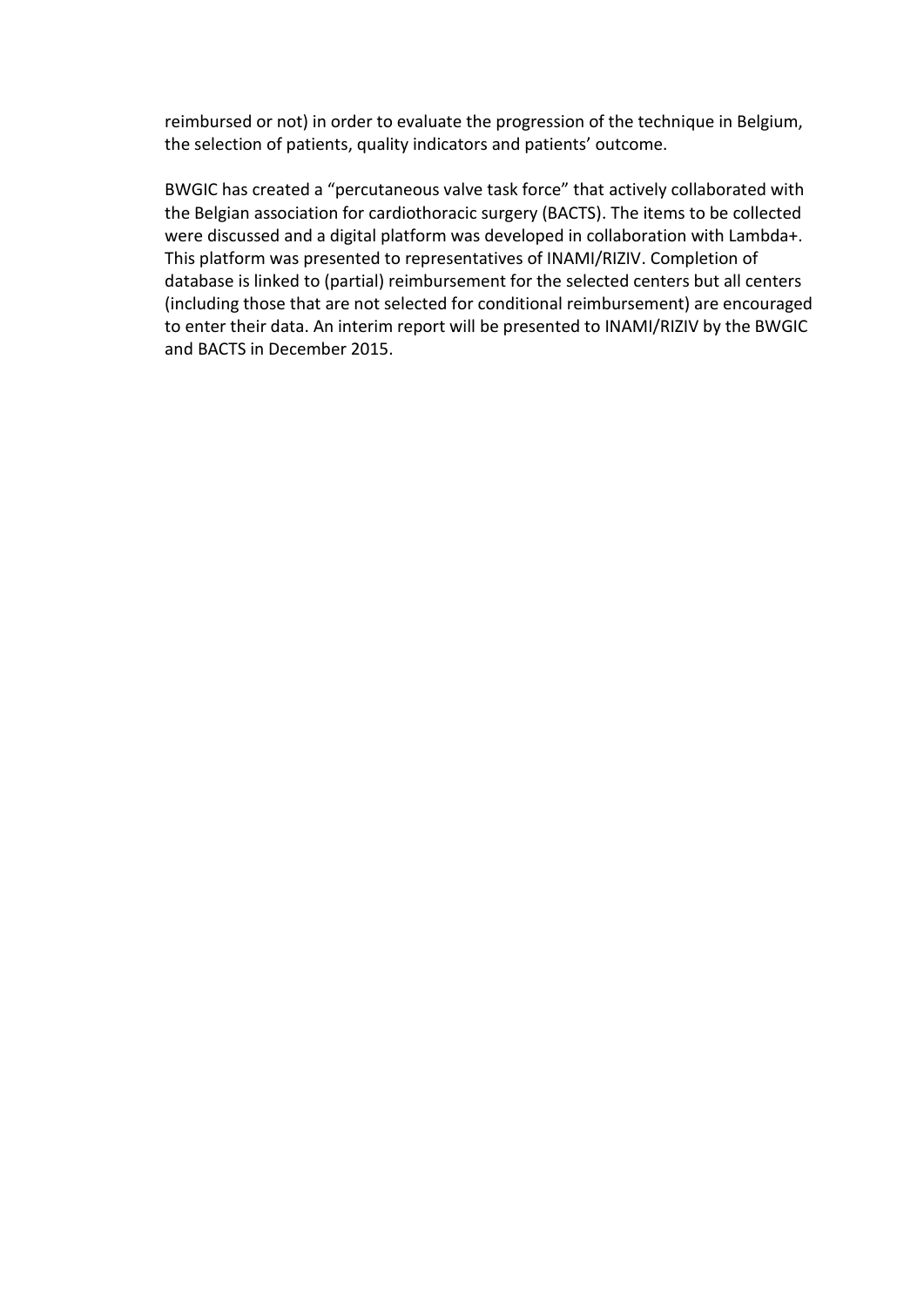## **History of PCI peer review**

The Belgian working group on interventional cardiology (BWGIC) of the Belgian society of cardiology took the initiative to collect data from interventional procedures since 1996. Data collection was done by fax in the first years (1996-2003) then in a web-database hosted by the European society of cardiology from 2003 to2012. This data base allowed extensive peer review and benchmarking with other Belgian and European centers.

In 2012, the PCI database that was previously managed by the BWGIC was transferred to the QERMID system. Among the promises linked to this transfer was the possibility of a validation of mid- and long-term mortality data by a link with national registry. The absence of validation of mortality was indeed a weak point of the previous database that otherwise allowed extensive statistics, peer review and benchmarking between centers in Belgium and in Europe.

Early after this transfer, the BWGIC was informed that the QERMID application had been launched without any possibility to extract data, making peer review and -even basiccounting or statistics impossible. Three years later, very few progresses have been made from QERMID and BWGIC is still waiting for the possibility to obtain information about PCI activity. Even a simple request such as the number of PCI done in Belgium could not be fulfilled. Discussions between representatives of BWGIC and QERMID are underway to improve this situation.

#### **Methods**

The board of BWGIC decided to organize under two aspects:

- 1. Collection of basic data on 2013 PCI activity in each center:
	- Number of Coronary angiograms in 2013
	- Number of PCI procedures in 2013
	- Number of FFR measurements done (total number of cases in 2013)
	- Number of urgent CABG after PCI (unscheduled CABG surgery within 48 hours of PCI for failure or complication or incomplete result of the index procedure)
	- Number of interventional cardiologists having done >100 PCI/year in 2013

2. Review of 10 clinical dossiers from 10 centers addressing the "appropriateness" of PCI.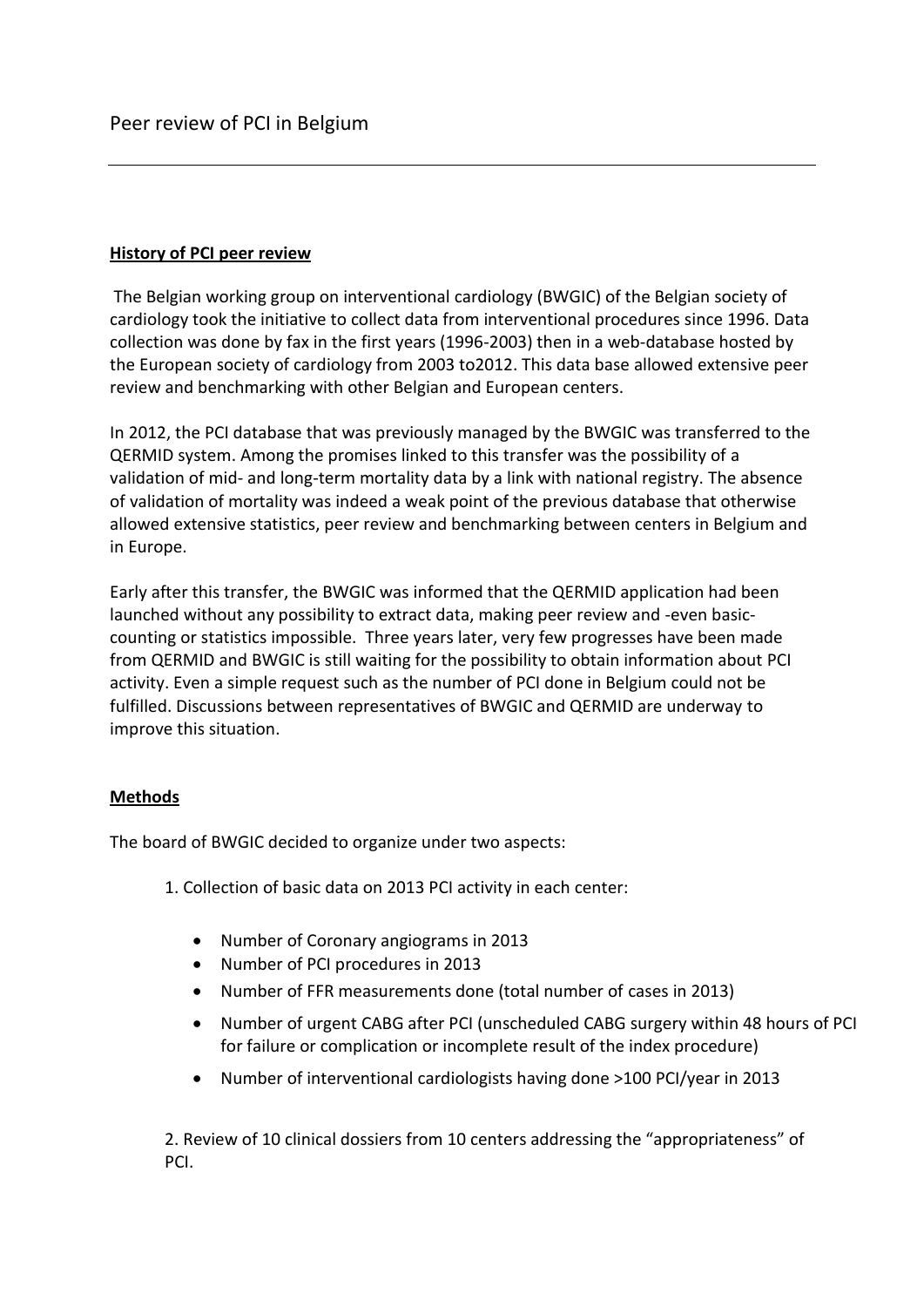Selection of centers and of patients was done randomly. All centers were contacted by email; all did provide the requested information.

## **Main information**

**1.** Collection of basic data on 2013 PCI activity

| Number of Coronary angiograms in 2013                                                                                                                              | 63422 |
|--------------------------------------------------------------------------------------------------------------------------------------------------------------------|-------|
| Number of PCI procedures in 2013                                                                                                                                   | 24230 |
| Number of FFR measurements done (total<br>number of cases in 2013)                                                                                                 | 5579  |
| Number of urgent CABG after PCI<br>(unscheduled CABG surgery within 48 hours<br>of PCI for failure or complication or<br>incomplete result of the index procedure) | 86    |
| Number of interventional cardiologists<br>having done >100 PCI/year in 2013                                                                                        | 120   |

## **2**. Appropriateness of PCI

All dossiers and angiograms were reviewed. The 100 PCI procedures included 49 stables angina and 51 acute coronary syndromes (25 STEMIs). 105 segments were dilated; PCI was successful in 98/105 segments. A PCI was considered "clinically justified" in two situations:

- Angina *OR* positive non-invasive test of ischemia *AND* stenosis >50%
- Stenosis >70% OR FFR <0.80 independently of symptoms or signs of ischemia

Among the 105 dilated segments, 94 were clinically justified; for 11 segments, PCI was either not justified or incompletely documented. This proportion could probably be further reduced by a more extensive review of clinical dossiers that would require a site visit. Overall, the FFR seems underused in some borderline situations. Insufficiency of FFR reimbursement is the most likely explanation for this finding.

Specifically, in patients with stable angina (or equivalent) a non-invasive test for ischemia was performed in 25/49 (negative test in 6 of them) and not done in 24/49. The majority of elective PCI was thus performed without objective proof of ischemia (although not all of them inappropriately).